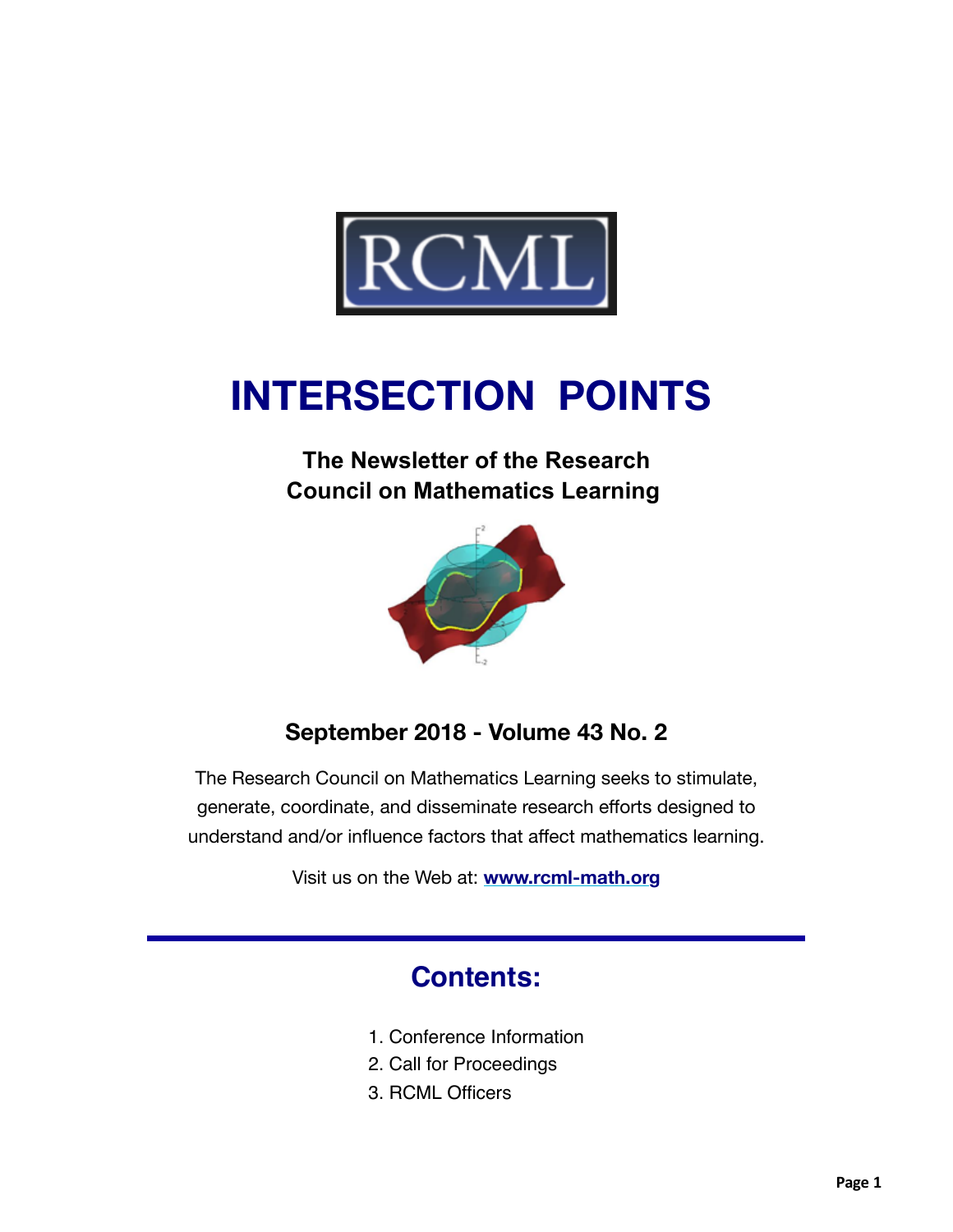## *Conference Information*



#### **RCML 2019**

#### *Leading and Learning: Mathematics Made Accessible for All*

The 46th Annual Conference of the Research Council on Mathematics Learning (RCML) [will be held in Charlotte, North Carolina, February 28 – March 2, 2](https://na01.safelinks.protection.outlook.com/?url=https%3A%2F%2Frcml-math.us17.list-manage.com%2Ftrack%2Fclick%3Fu%3D862dd25d78268b9858c5fd964%26id%3D5f05c5c9d8%26e%3Ddde6215609&data=01%7C01%7CSarah.Pratt%40unt.edu%7Cd1ddda9bf57b4b3512b808d61342efd0%7C70de199207c6480fa318a1afcba03983%7C0&sdata=pI6OBdXM9FpTqJ7IiSvpIeNPqprbVMCt%2F0wHoOaex18%3D&reserved=0)019 at the Hilton Charlotte University Place.

The purpose of the conference is to share current research in mathematics education. The conference planning committee encourages proposals of completed research studies and works-in-progress. This is an excellent conference for faculty and advanced graduate students to report finished findings, share their evolving research and receive constructive comments on preliminary framings/findings.

Charlotte is a major city and commercial hub in North Carolina. Its modern city center (Uptown) is home to the Levine Museum of the New South, which explores post–Civil War history in the South, and hands-on science displays at Discovery Place. Uptown is also known for the NASCAR Hall of Fame, which celebrates the sport of auto racing through interactive exhibits and films.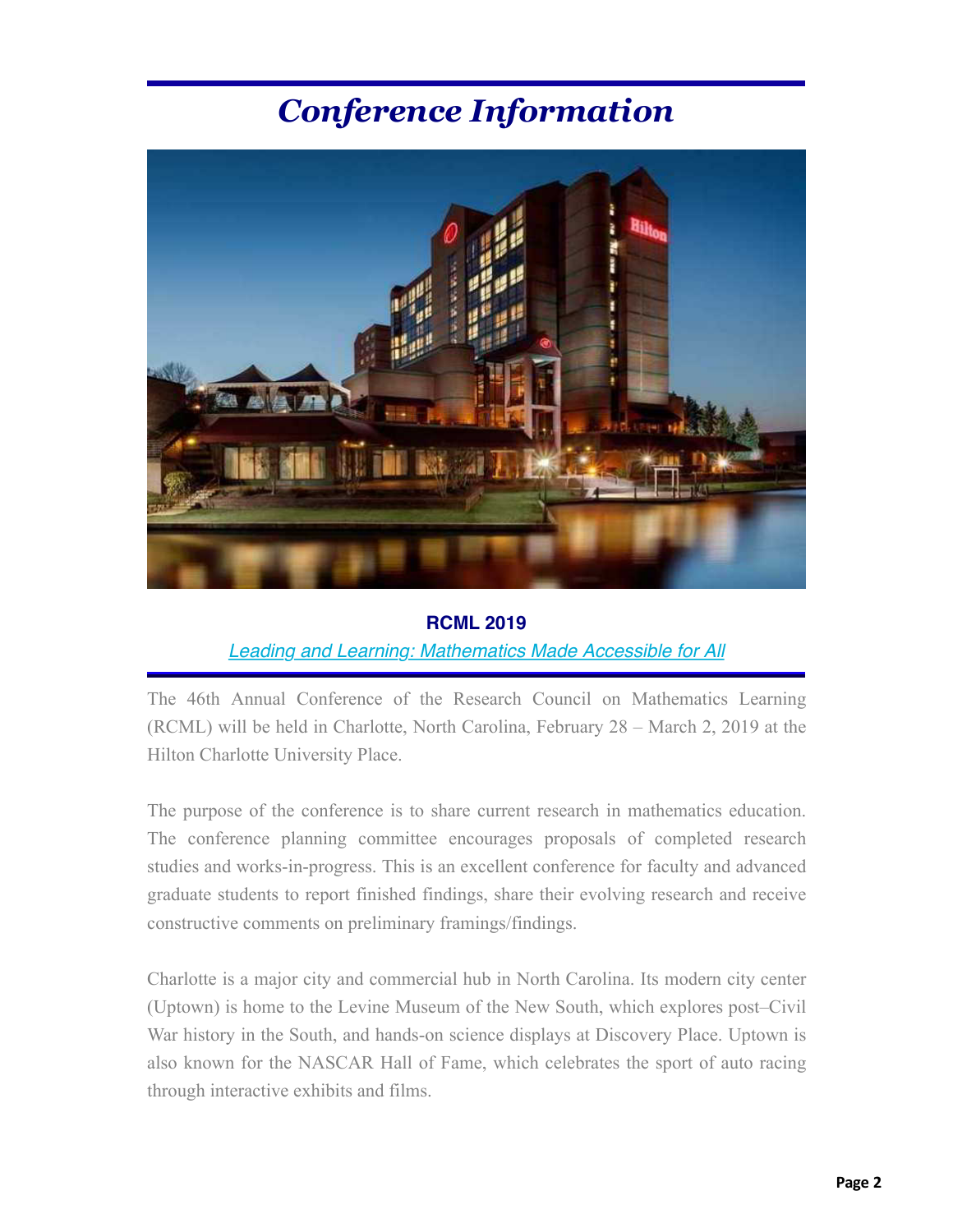### [Conference Registration](https://na01.safelinks.protection.outlook.com/?url=https%3A%2F%2Frcml-math.us17.list-manage.com%2Ftrack%2Fclick%3Fu%3D862dd25d78268b9858c5fd964%26id%3D41dfdb1a21%26e%3Ddde6215609&data=01%7C01%7CSarah.Pratt%40unt.edu%7Cd1ddda9bf57b4b3512b808d61342efd0%7C70de199207c6480fa318a1afcba03983%7C0&sdata=nxLTNnQK1Hf92Ehq%2BJa9E7y0ziFxi9ZfKTQWWCY%2BPf4%3D&reserved=0)

**Early bird regular conference registration price \$200; Early bird student conference registration price \$150; Guest registration price (for those who are not presenting or attending the conference sessions) \$150; If registering after January 20 - price increases by \$50**

If you are interested in presenting at this years RCML conference speaker proposals must be submitted by September 8, 2018. Click the "Speaker Proposal Form" to submit your speaker proposal:

### [Speaker Proposal Forms](https://na01.safelinks.protection.outlook.com/?url=https%3A%2F%2Frcml-math.us17.list-manage.com%2Ftrack%2Fclick%3Fu%3D862dd25d78268b9858c5fd964%26id%3Dc52ff700e9%26e%3Ddde6215609&data=01%7C01%7CSarah.Pratt%40unt.edu%7Cd1ddda9bf57b4b3512b808d61342efd0%7C70de199207c6480fa318a1afcba03983%7C0&sdata=7TIjrEsE3P9izV5j%2FCoJXO3kBL7ffWTLeZdkDYspmNQ%3D&reserved=0)

**Research Council on Mathematics Learning (RCML) 2019 Conference Proceedings Call for Papers**

*[Leading and Learning: Mathematics Made Accessible for All](https://na01.safelinks.protection.outlook.com/?url=https%3A%2F%2Frcml-math.us17.list-manage.com%2Ftrack%2Fclick%3Fu%3D862dd25d78268b9858c5fd964%26id%3Dcc6935ee8a%26e%3Ddde6215609&data=01%7C01%7CSarah.Pratt%40unt.edu%7Cd1ddda9bf57b4b3512b808d61342efd0%7C70de199207c6480fa318a1afcba03983%7C0&sdata=kx2vDvqY84BgS7JM%2FYrRKTiIV%2F3KPwTgvb8h1kUQQ2I%3D&reserved=0)*

**Submissions Due: October 31, 2018**

RCML is now accepting papers for review for the RCML 2019 Conference Proceedings. Submissions are due on October 31, 2018. The RCML Conference Proceedings are double-blind peer reviewed. To submit your proceedings paper for review, submit both a blinded and an unblinded version of your paper to  $remlyroceedings@gmail.com with "2019 proceedings submission" in the subject line.$ </u> The author(s) should follow the proceedings format requirements, which may be accessed at [https://bit.ly/2LkTXBL.](https://na01.safelinks.protection.outlook.com/?url=https%3A%2F%2Frcml-math.us17.list-manage.com%2Ftrack%2Fclick%3Fu%3D862dd25d78268b9858c5fd964%26id%3De57435a217%26e%3Ddde6215609&data=01%7C01%7CSarah.Pratt%40unt.edu%7Cd1ddda9bf57b4b3512b808d61342efd0%7C70de199207c6480fa318a1afcba03983%7C0&sdata=bE7V%2FIcIsxZsynZIf4QI7aysgo09fnOk24AEo53eq6U%3D&reserved=0) We look forward to your submission. The review timeline for the proceedings are below: